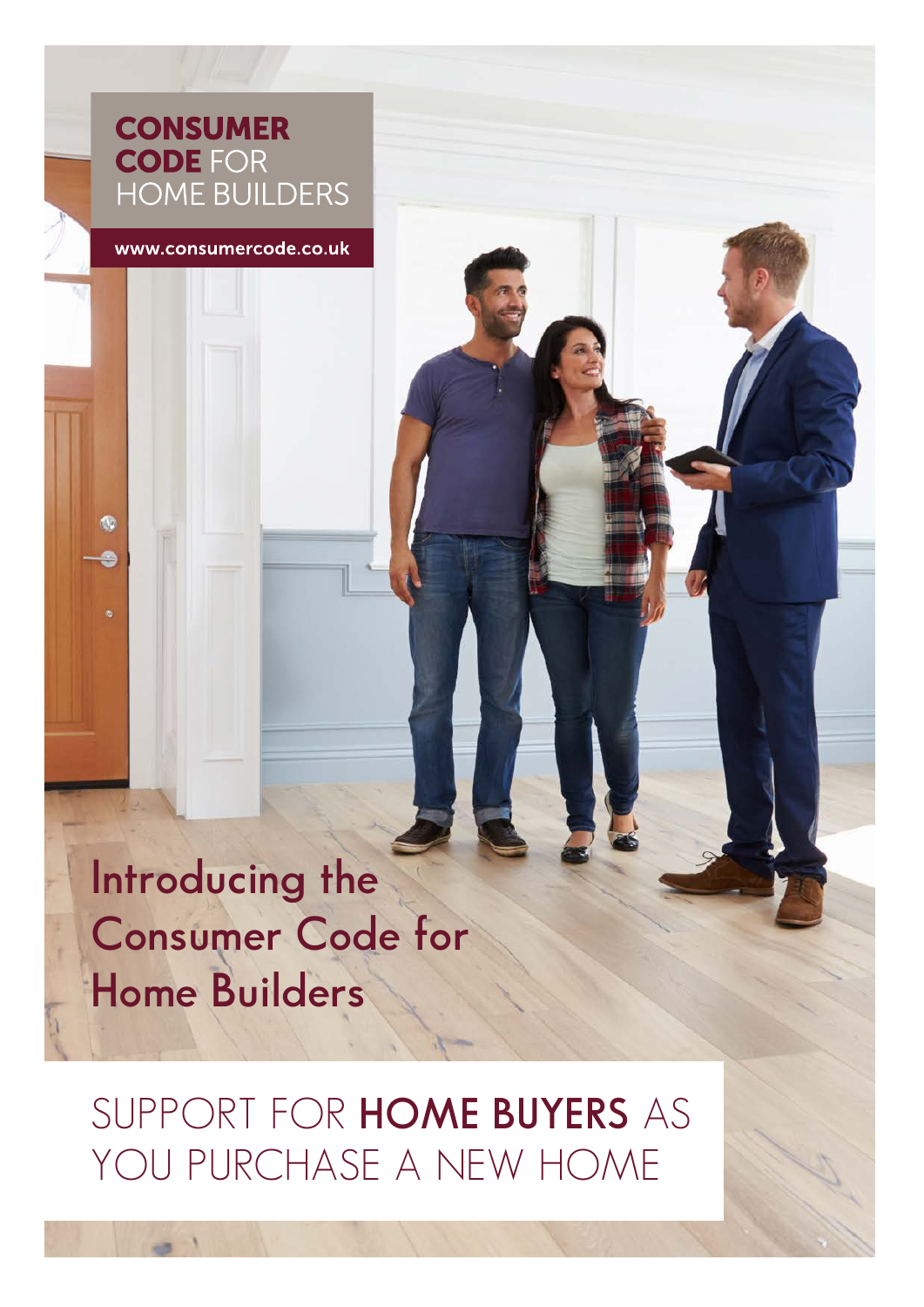

Buying a brandn ew home is an exciting time. But with a new home being one of the largest investments you re likely to make, it s important that you understand the process, what you re buying and what help is available should problems arise. **If you are planning to buy a new home, the Consumer Code for Home Builders is here to support you.**



**What is the Consumer Code?**

*If you have additional needs or have difficulty in understanding any of the information you have been given, please ask for further support from your builder.*

The Consumer Code for Home Builders (the Code) is a voluntary code developed by the homebu ilding industry to make the home buying process fairer and more transparent for home buyers.

The Code is designed to help you understand what levels of service to expect from your home builder; feel fully informed about your purchase; and know your consumer rights before and after you move in. It covers every stage of the home buying process n prec ontract, exchange of contract and during occupation.

The Code contains Requirements that all home builders who register homes with the UKs main new home warranty bodies, NHBC, Premier Guarantee and LABC Warranty, must comply with. These warranty bodies represent nearly 90% of the new homes built in the UK.

By setting out clear standards of customer service, the Code helps to reduce the likelihood of complications occurring with your purchase. In the unlikely event that problems arise, a speedy, low cost Independent Dispute Resolution Scheme (IDRS) is available to deal with complaints about breaches of the Code.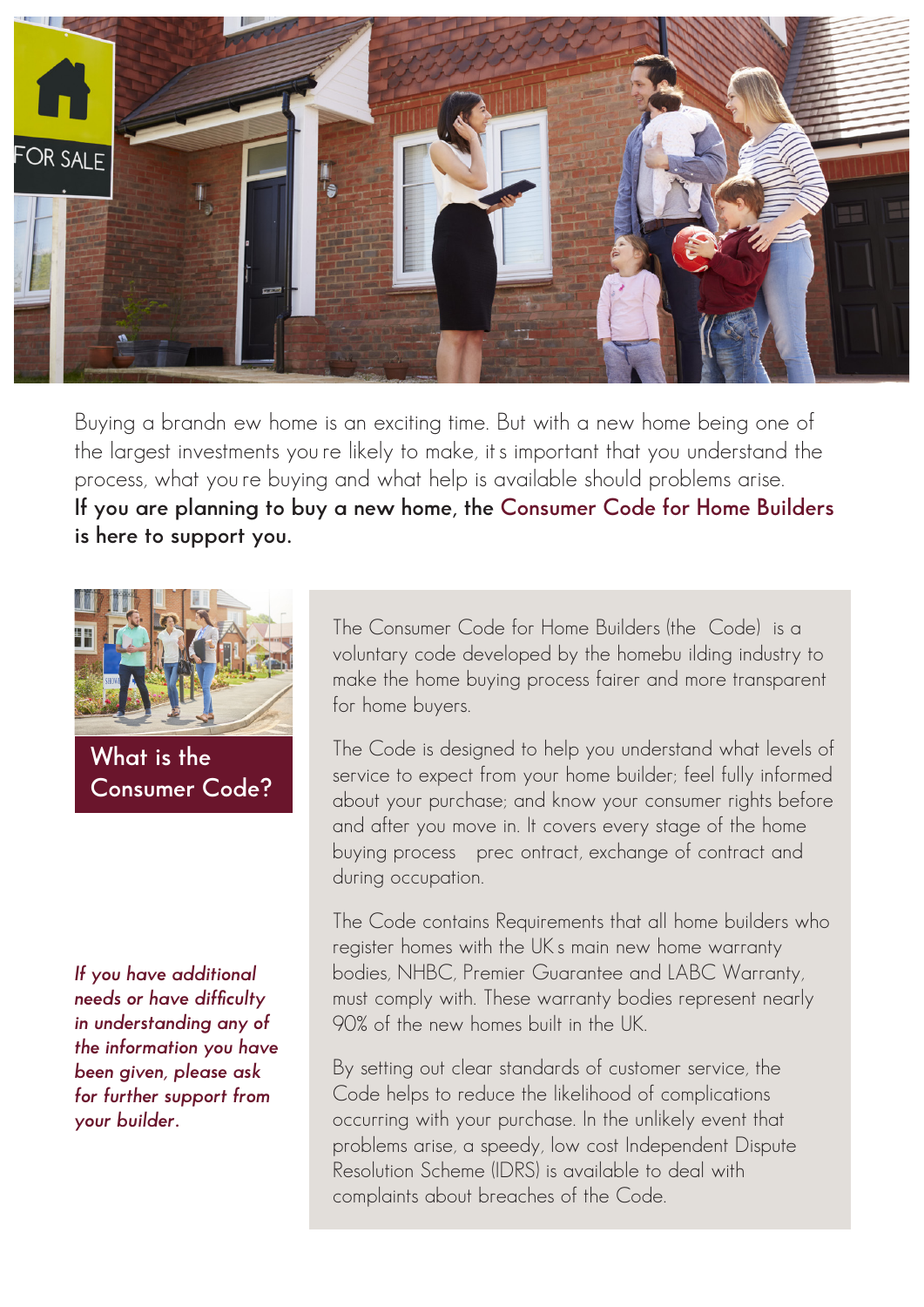

**What does the Code cover?**

*A full list of Requirements is available on our website, where you can also download a*  copy of the Code *www.consumercode.co.uk*



**How does the Code help me?**

The Code applies to home buyers who reserve to buy a new or newly converted home built by a home builder under the insurance protection of one of the supporting home warranty bodies. If your home builder is covered by the Code, you should be provided with a copy of the Code Scheme with your Reservation Agreement.

## **The Code covers a range of customer service Requirements, and requires your home builder to provide:**

- Enough pre-purchase information to help you make informed purchasing decisions including: sales brochures; a Reservation agreement; an explanation of the Home Warranty cover
- A contract which is clear and fair, complies with all relevant legislation and clearly explains your contract termination rights
- An accessible after-sales service, including an explanation of what the service includes, who to contact, and what guarantees and warranties apply to the home.

First and foremost, the Code helps to reduce the likelihood of problems occurring with your purchase. Home builders covered by the Code sign up to standards for customer service, including providing home buyers with the right information before they make a purchase, and supporting them appropriately as they move from reservation, through to contract, completion and after sales care.

Under the Code, home builders responsibilities are more clearly laid out. Occasionally problems do occur, however, which is why we provide an Independent Dispute Resolution Scheme (IDRS) that you can access if you need to.



**What does the IDRS cover?**

The IDRS applies to complaints made up to two years from the date on the home warranty bodys insurance certificate, and has a maximum award of £15,000.

If you believe your home builder has failed to meet the Codes Requirements, you can lodge a complaint with the Codes IDRS. A trained Adjudicator will review written submissions from both parties and decide whether the claim is valid and the extent of any fi ancial loss.